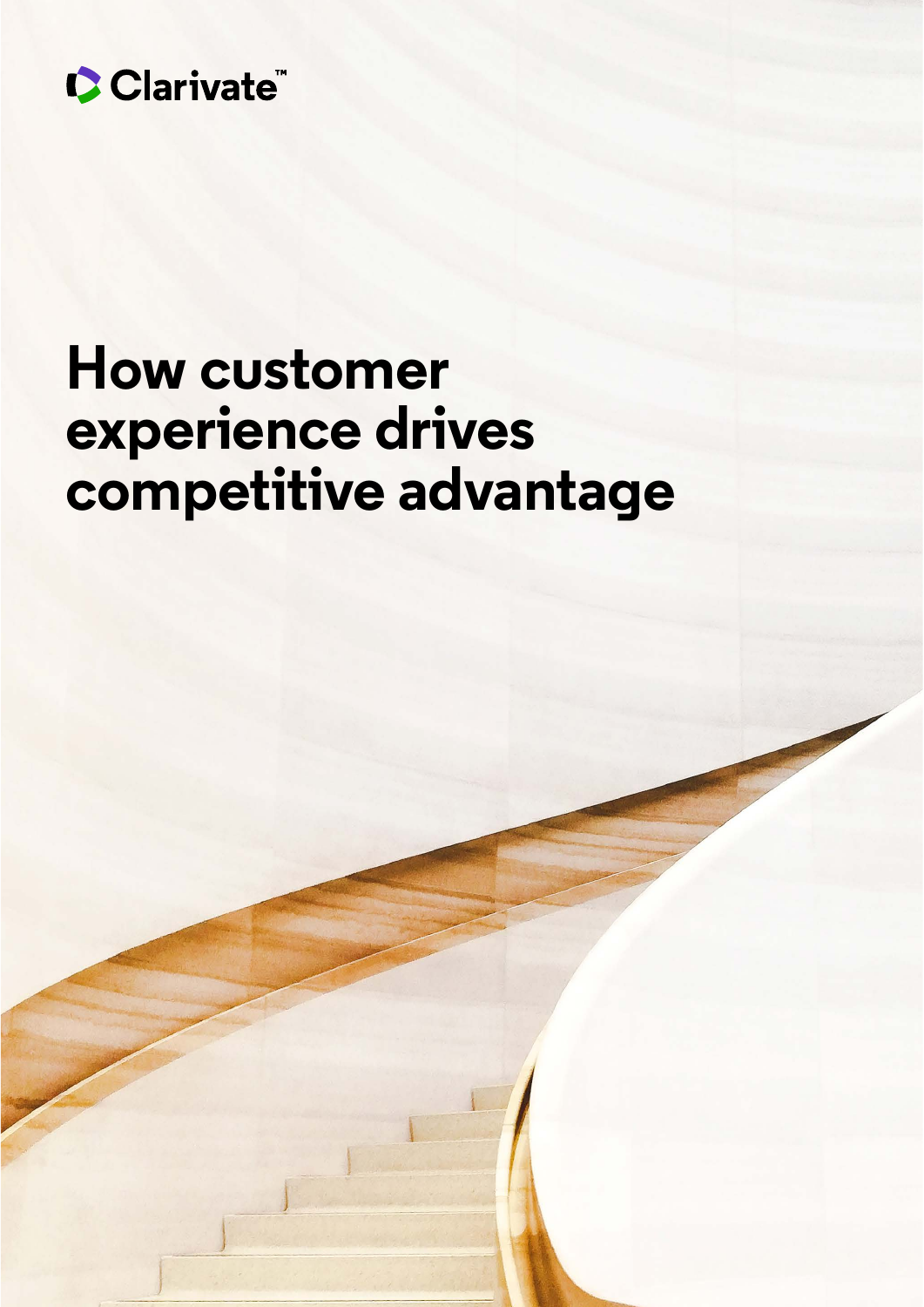# Jeff Van Hoosear

Partner, Knobbe Martens

Jeff Van Hoosear is a partner and co-chair of the Trademark Practice Group at IP law firm Knobbe Martens. He focuses on international trademarks and unfair competition matters, as well as domestic and foreign trademark selection, clearance and prosecution across a wide range of industries from apparel to software to entertainment.

# Kerri Nelson

Chief Strategy Officer, Clarivate

As Chief Strategy Officer, Kerri Nelson is focused on improving Clarivate customers' experience, building customer-centric operational models across the organization and leading M&A integrations. Prior to joining Clarivate in 2020, she was founder and CEO of CustomersFirst Now LLC, a leading customer experience (CX) implementation and analytics firm.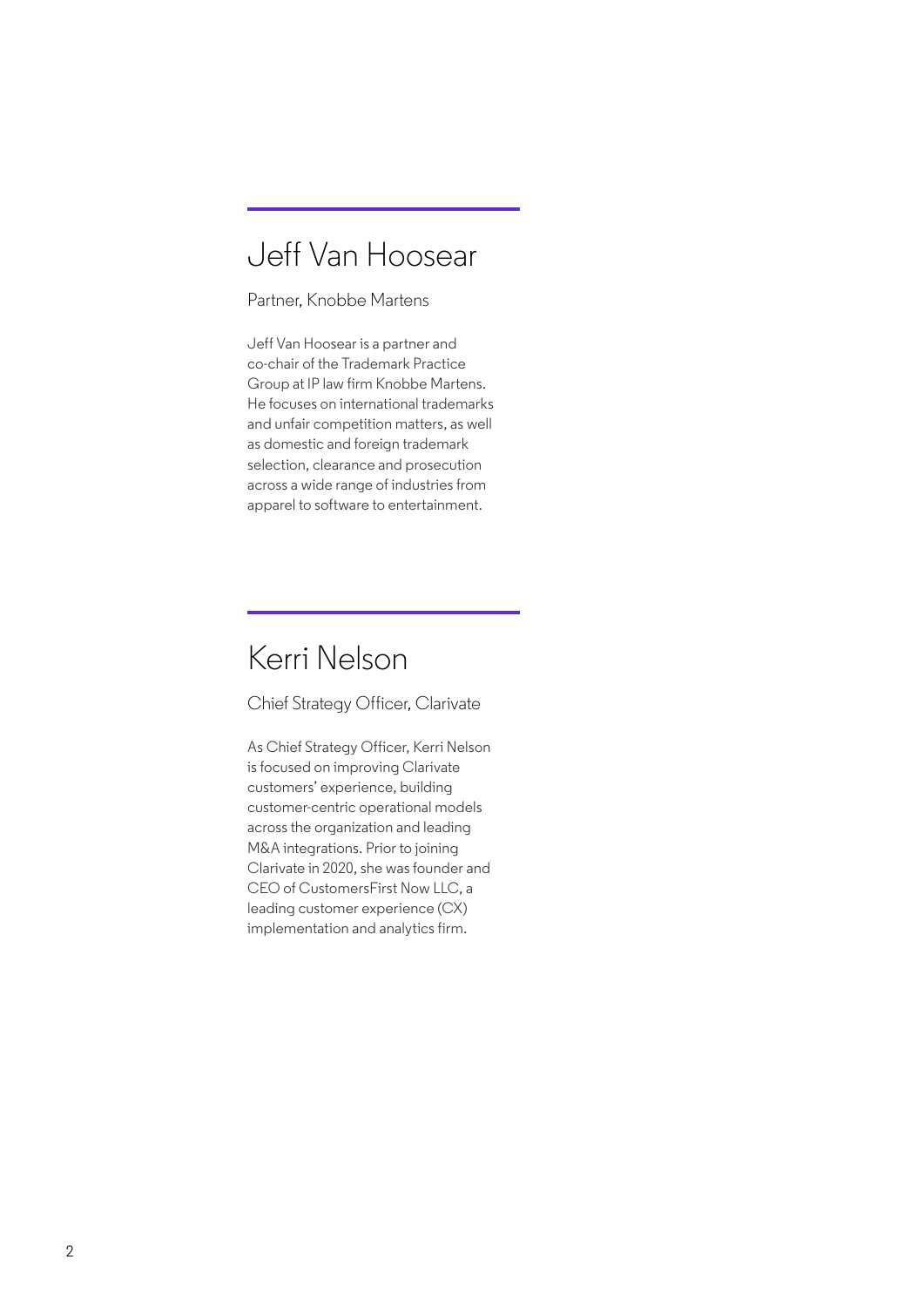# **Charting a course for increased client loyalty**

#### **Intellectual property (IP) law firms face growing client expectations for speed, efficiency and value.**

This is forcing firms to reexamine every aspect of their client service – from how they handle client requests to how they bill for services. Adopting a customer-first strategy strategy can equip firms to thrive in today's demanding environment. This white paper examines how client expectations have evolved and how customer journey mapping can help IP law firms meet those expectations by enhancing the customer experience (CX).

Clarivate Customer Experience (CX) Services help organizations implement journey mapping programs that reveal deeper customer insights, informing CX improvements that drive higher revenue, better retention rates and improved margins.

## **Accelerating business, increasing pressures**

Like other client-service industries, the practice of IP law has seen a trend of accelerating business cycles driving increased demands on attorneys and their firms.

"Clients want opinions on clearance, availability and registrability of their trademarks and logos much faster than in the past, due to accelerated launch

deadlines," Jeff Van Hoosear says, noting that social media and other instant online communication platforms are a big driver of this acceleration. "With Twitter, Facebook and Instagram, it's not like in the days of radio and television or print, where you had a lot of lead time. Everything is happening faster."

Round-the-clock workstyles are also placing new pressures on attorneys. "All of my clients have my cell number and many have my assistant's number, as well as the associate and some of the paralegal teams. It's just the way it works now; there's really no full vacation anymore," Van Hoosear says, noting that with many clients working from home due to the COVID-19 pandemic, this expectation of round-the-clock access has only increased.

Budget pressures are also increasing as many in-house legal departments are seeing cuts and companies seek the greatest return on their investment.

All of these pressures are contributing to a decrease in client attention spans, Van Hoosear notes. "The way we provide information has changed dramatically. I rarely do a formal six- or eight-page report like I used to do in connection with trademark matters. Now, I send an email with a brief executive summary. The client can read that paragraph and if they don't need to go any further, they don't go any further. There will be some further detail and particularly some things I want to point out that someone will review, hopefully, in connection with it," he explains.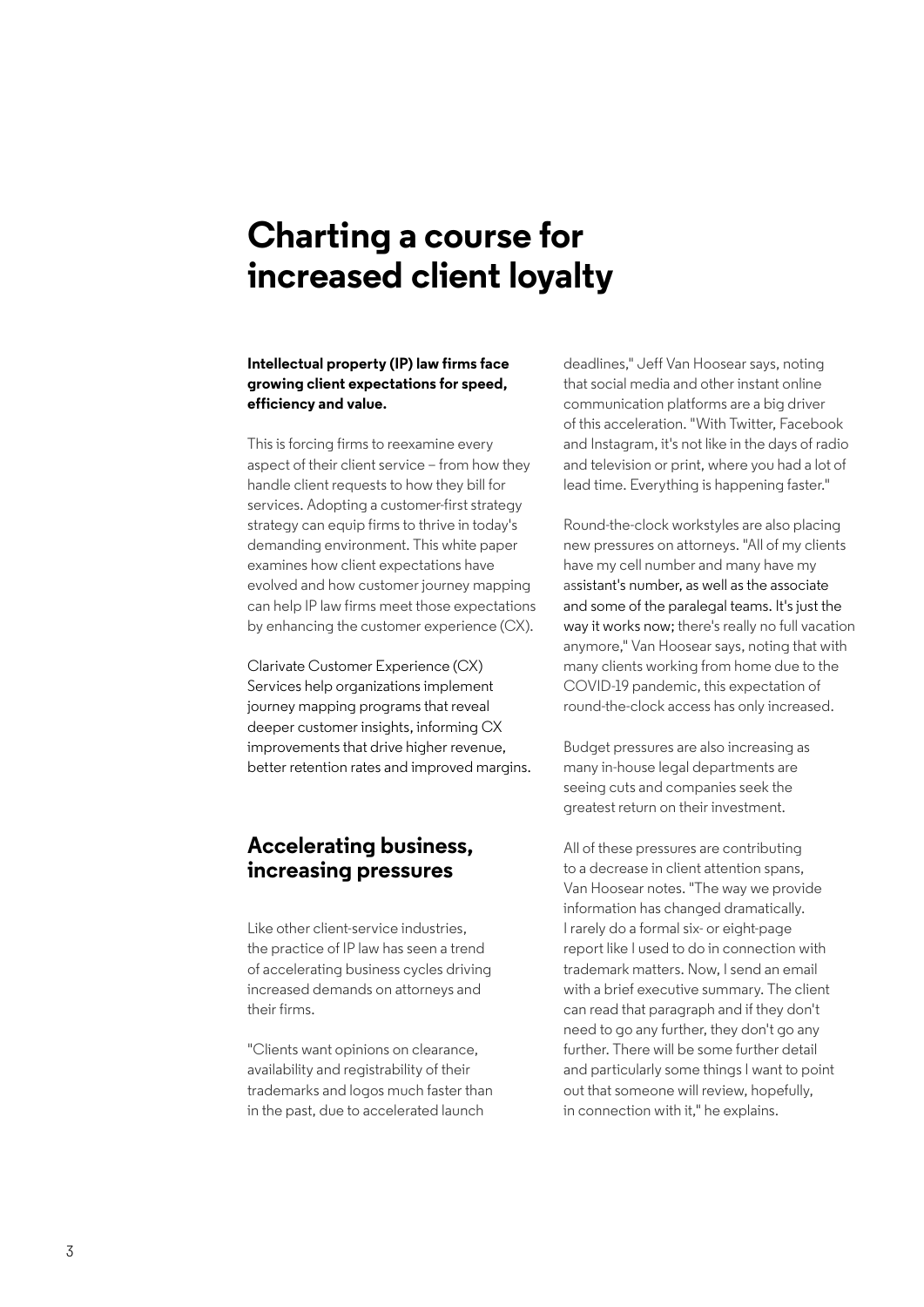# **"The client must be happy with everything that you do in connection with them, from start to finish."**

**Jeff Van Hoosear, Partner, Knobbe Martens**

### **A new competitive landscape**

Another major change in the legal services industry is increasing competitiveness, Van Hoosear says.

"When I started my legal career, lawyers didn't advertise. If your firm did good legal work you got referrals from clients and other people, and that's how it worked," he recalls. "That's not the case anymore. You've got to be out there, marketing and promoting and getting the work, just as in any other business." Van Hoosear notes that legal outcomes by themselves are not enough to satisfy clients today; you need to adopt a "customer-first" business model.

"The client must be happy with everything that you do in connection with them, from start to finish," he says, explaining that this means reexamining every touchpoint to streamline processes and eliminate pain points. "That means changing how your firm works internally to accommodate client needs and preferences. It's not just about processes; it's a culture shift."

#### **Managing the customer experience**

Recognizing this trend, Van Hoosear's firm recently hired a Chief Marketing Officer (CMO) focused on the customer experience.

"We realized how much money we were spending on business development to get clients in the door, and thought we should be looking just as much at retaining those clients and growing that business by cross-selling," he explains, noting that the CMO started by surveying clients to identify areas of potential improvement.

The surveys revealed some interesting customer requests. These ranged from staffing matters, such as increasing the firm's diversity, to faster submittal of invoices and alternative fee arrangements to delivering more concise opinions rapidly. "We even changed our report format based on client requests, using red, yellow and green colors to provide a visual representation of risk that everyone can quickly understand."



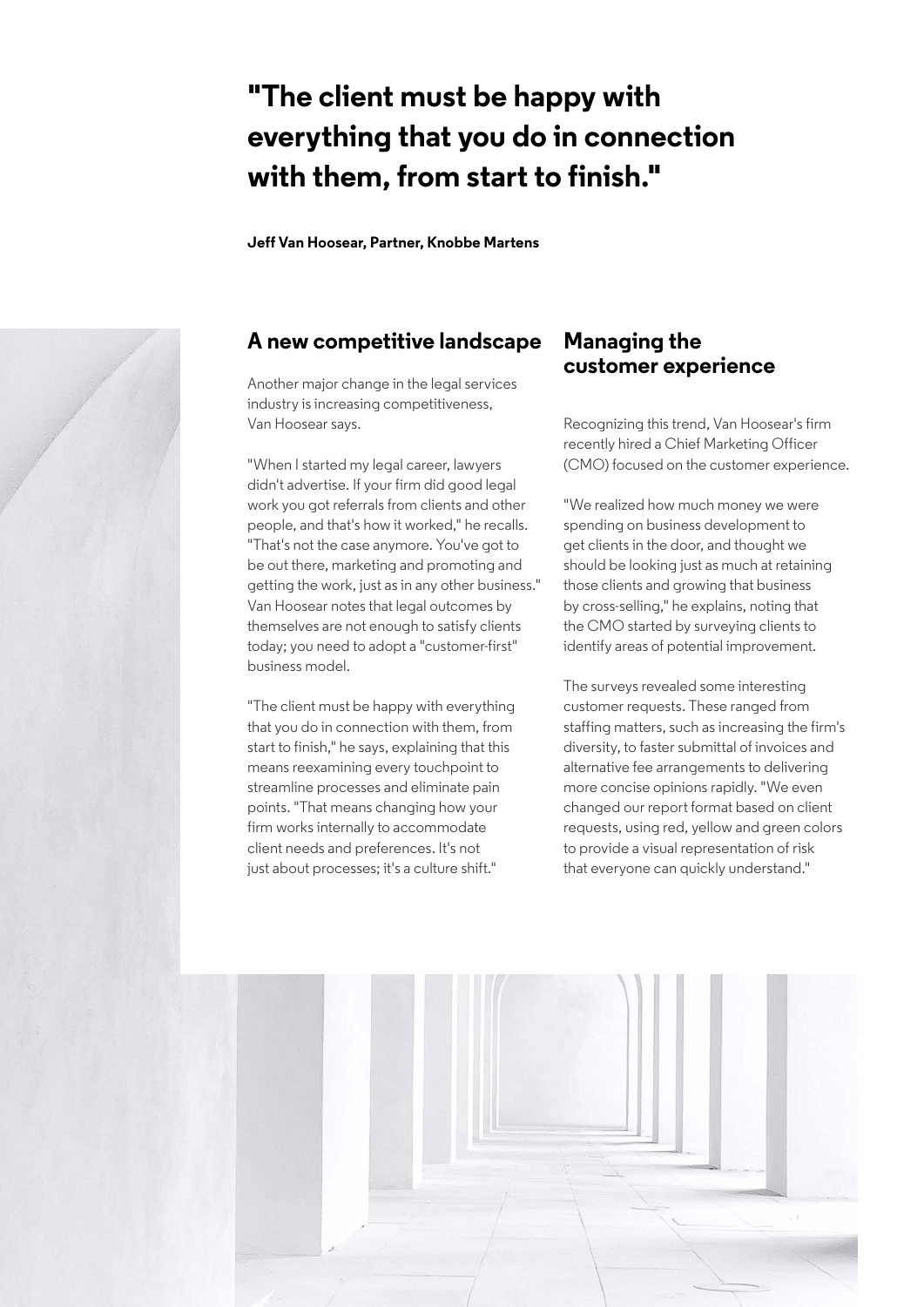#### **An end-to-end perspective**

Optimizing the customer experience requires looking not just at interactions with lawyers and paralegals, but at everything that impacts the client's experience with the firm, Van Hoosear notes.

"For example, we made our docketing system available to certain clients, so they don't have to wait for an answer. They can go right in and see the status on specific matters, which saves them time," he says, noting that this benefits both the client and the firm.

Faster conflict checks was another key client preference, Van Hoosear says, noting that the firm now has the goal of sameday decisions on conflicts. "This has been challenging, especially on the patent side, but we have worked hard to meet that same-day goal." The firm also has worked to deliver same-day invoicing for certain

tasks, as requested by clients. He notes that taking an end-to-end approach to client experience requires coordination across the entire firm and may involve integrating and/or automating systems.

"Our firm is very team-oriented with a very deep and broad bench. We enable our clients to select their team based on what they would like. I think this allows clients to be more invested in the relationship. And it just creates a better relationship for everyone," Van Hoosear explains.

"Clients are in the driver's seat. They always have been, but I think the legal profession has, at times, had the attitude that we know best. But that has really changed," Van Hoosear says, noting that law firms need to break out of traditional service models and focus more on customer experience, just as other industries have done.

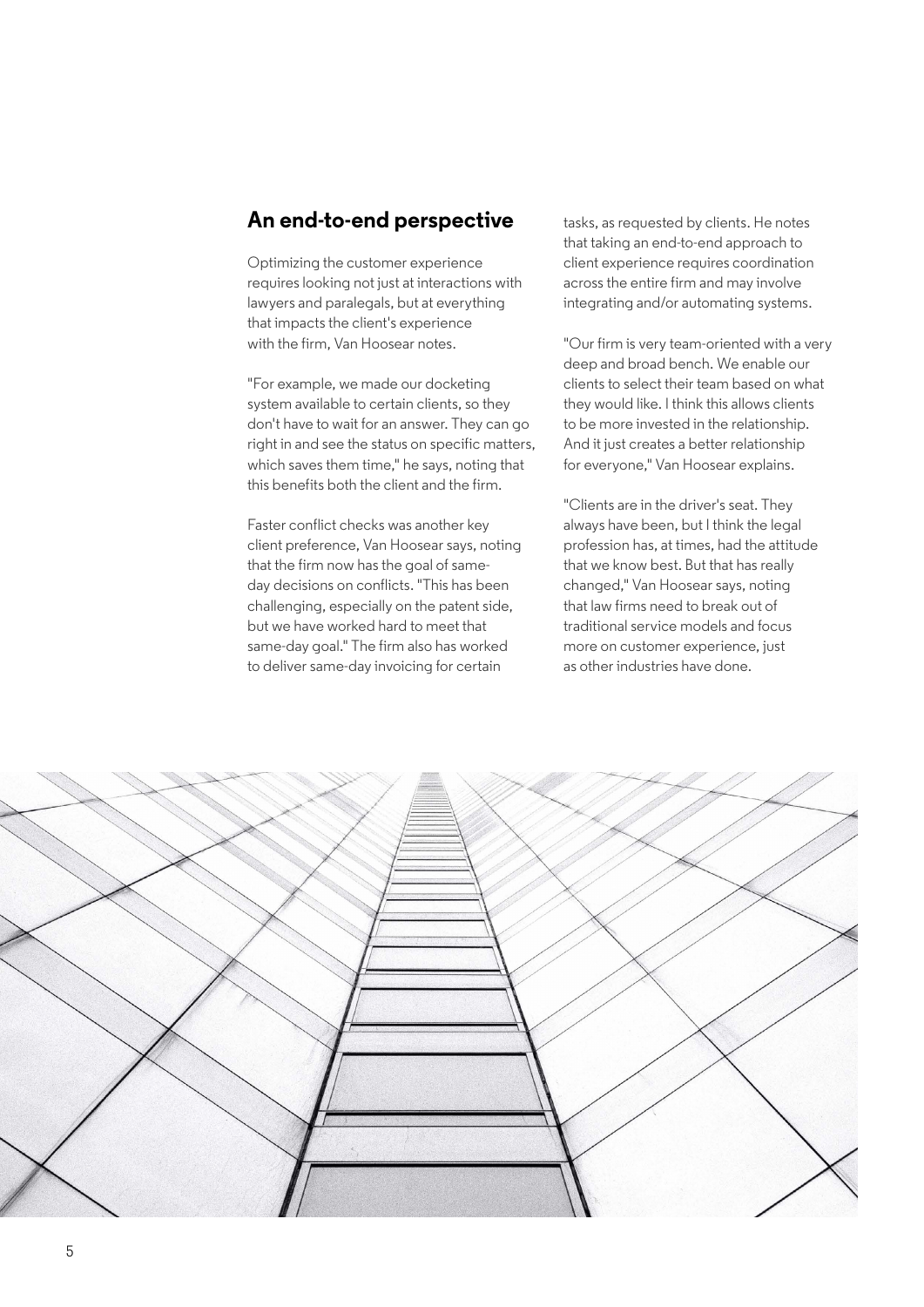## **Mapping the customer journey**

A key step in optimizing the customer experience is examining and mapping the end-to-end "customer journey," says Kerri Nelson, Chief Strategy Officer at Clarivate.

So what is a customer journey map? Nelson explains that it is a visualization of the end-to-end journey that customers experience over time. It captures the outcomes of interactions at each step in the journey. She emphasizes that it's about capturing the customer's perspective – how it feels to be the customer – not the firm's internal perspective.

"A journey map is not an end in itself; it is a framework that serves as a catalyst for change. It provides the insight to help drive business improvement activity," she explains.

**Nelson explains that the journey map is composed of several "outcome stages":**



#### **The "inspire to purchase" stage**

This focuses on awareness and interest; what leads the customer to come to you.



#### **The "early engagement" stage**

This includes the decision stage, why they choose you, and the onboarding experience.



#### **The "deliver the promise" stage**

This looks at what you do to deliver on the customer's needs, including customer support and complaint handling.



**The "increase value / commitment" stage**  This looks at what you're doing to deepen the customer relationship to drive customer loyalty and referrals.



**The leave/return stage**  This focuses on why customers leave or stay.

Within each outcome stage are multiple "journey stages" composed of specific touchpoints. Nelson points to the example of invoicing as a touchpoint.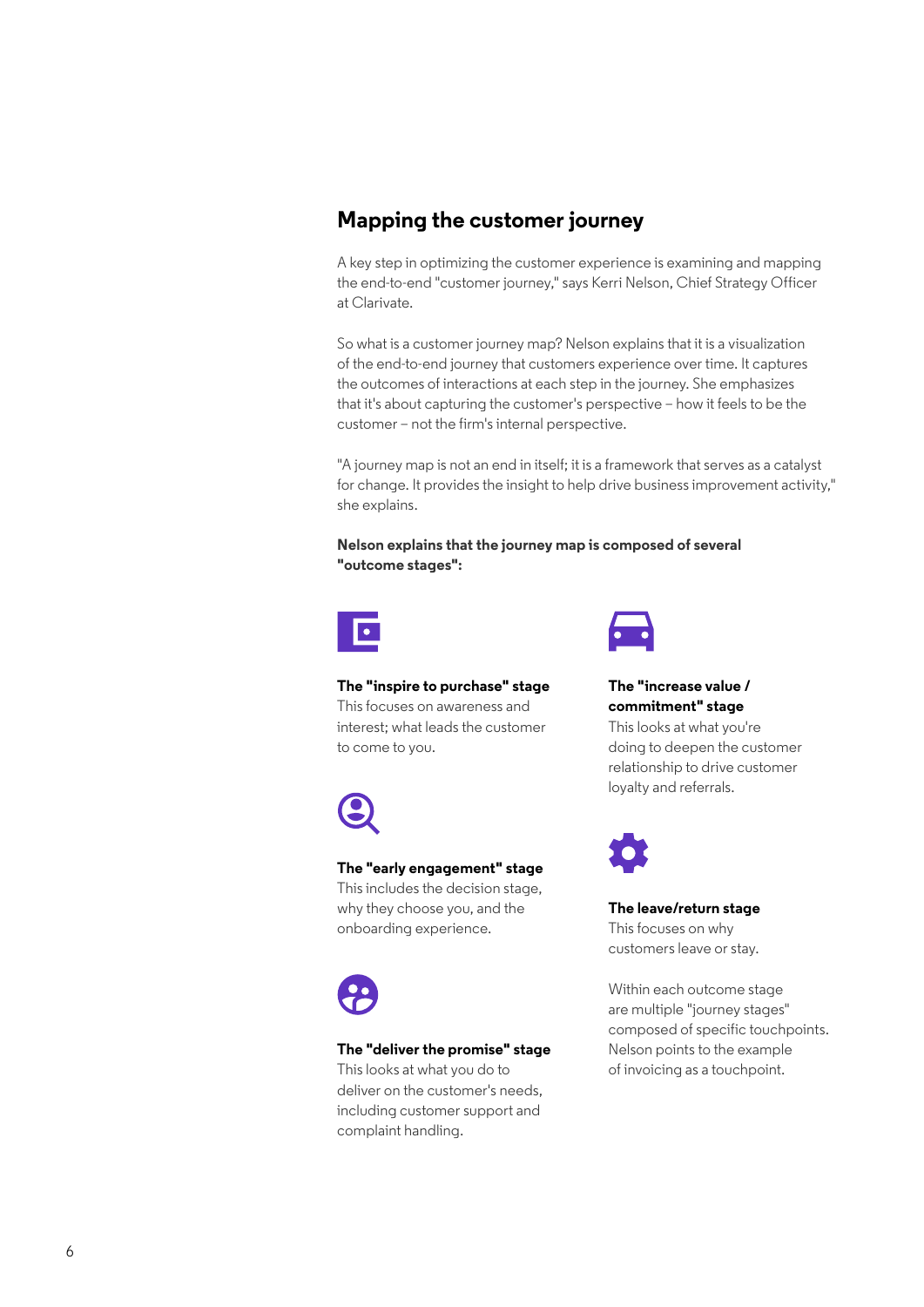"This is a common pain point. Is the invoice accurate? Is it clear, does the customer understand what they are being charged for? Is the customer receiving it when they want to? Are they able to pay the way want to pay? You want to document every touchpoint in detail from the customer perspective," Nelson explains.

## **Pain points and moments of truth**

As you map the customer journey, you want to identify both "pain points" – interactions that are frustrating, stressful or require more effort from the customer – and "moments of truth," interactions that can determine whether a customer stays or leaves. Moments of truth are those touchpoints where the customer is personally invested in the outcome, where their expectations are heightened and they feel a lot depends on it.

To illustrate the difference, Nelson offers an example. "I'm a Starbucks fan. I go to the drive through every morning and I order

the same thing. Everything's easy and I love the product. But the one thing I have to do every time is ask for a napkin to go with my yogurt. They have a policy to be environmentally friendly, so they don't give you the napkin; you have to ask for it. Is that a pain point, or a moment of truth or both? The answer is, it's a pain point to me, an irritant. It's not a moment of truth, because I continue to go back every day," she explains.

Identifying interactions that are both pain points and moments of truth is particularly important. "Invoicing can be a pain point but if it's also a moment of truth, then providing the bill the way the customers wants is crucial," Nelson says. "Is the customer going to stay with you because you're so flexible and customerfocused? That could be a differentiator."

Just focusing on pain points can distract you from what's really important, she cautions. "If you stop at pain points, you will be trying to solve multiple things, and half of them will not make a difference to your customers staying with you longer or returning."

**"When it comes to your customer experience, you don't merely want to be better than all the other IP law firms. You want to be better than everybody, because that's the perspective your clients have when doing business with you."**

**Kerri Nelson, Chief Strategy Officer, Clarivate**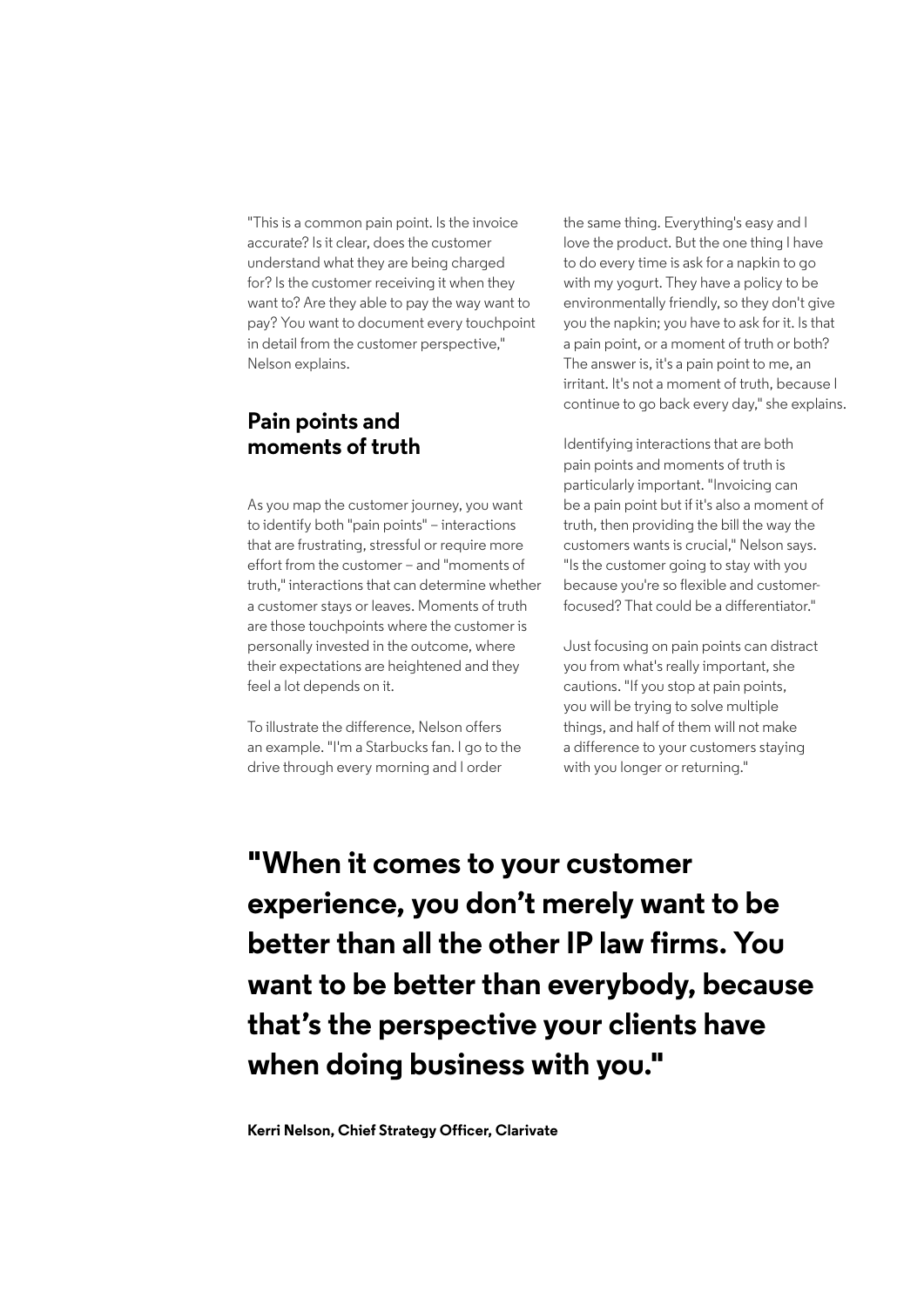Identifying interactions that are both pain points and moments of truth is particularly important.

## **Measuring the experience**

Once you have identified those critical moments of truth, it is important to translate these insights into action. Nelson advocates using a "scorecard" method to track key metrics related to your progress in addressing the moments of truth that are also pain points, as well as moments of truth that you're doing well.

Tracking your CX performance in such a clear and visual way helps reinforce what is truly a culture shift in your firm. "This keeps everyone on the same page, focused on what's important to your clients. It's a great way to make sure you're keeping everyone engaged internally," Nelson says, noting the importance of creating CX "champions" across the firm, recognizing successes, sharing best practices, and maintaining continuous communication on CX topics.

Nelson emphasizes that journey mapping isn't just about improving your competitive stance in your industry, but about meeting clients' expectations for all types of services. "You're actually measuring yourself against how other people do business today," Nelson says. "When it comes to your customer experience, you don't merely want to be better than all the other IP law firms. You want to be better than everybody, because that's the perspective your clients have when doing business with you."

## **A continuous process**

Customer journey mapping is not a "one and done" initiative, but an ongoing process, Nelson emphasizes.

"It's important to review your journey map and your scorecard on a regular basis to track your progress and to spot additional moments of truth that drive client loyalty," she says. "Think of your journey map as a living, breathing plan that never stops."

Van Hoosear agrees. "In our firm, the trademark attorneys have lunch together once a month. We talk about best practices and we share the things that have worked well for us. It's given us a way to focus on continuously evaluating and improving our clients' experience of working with us."